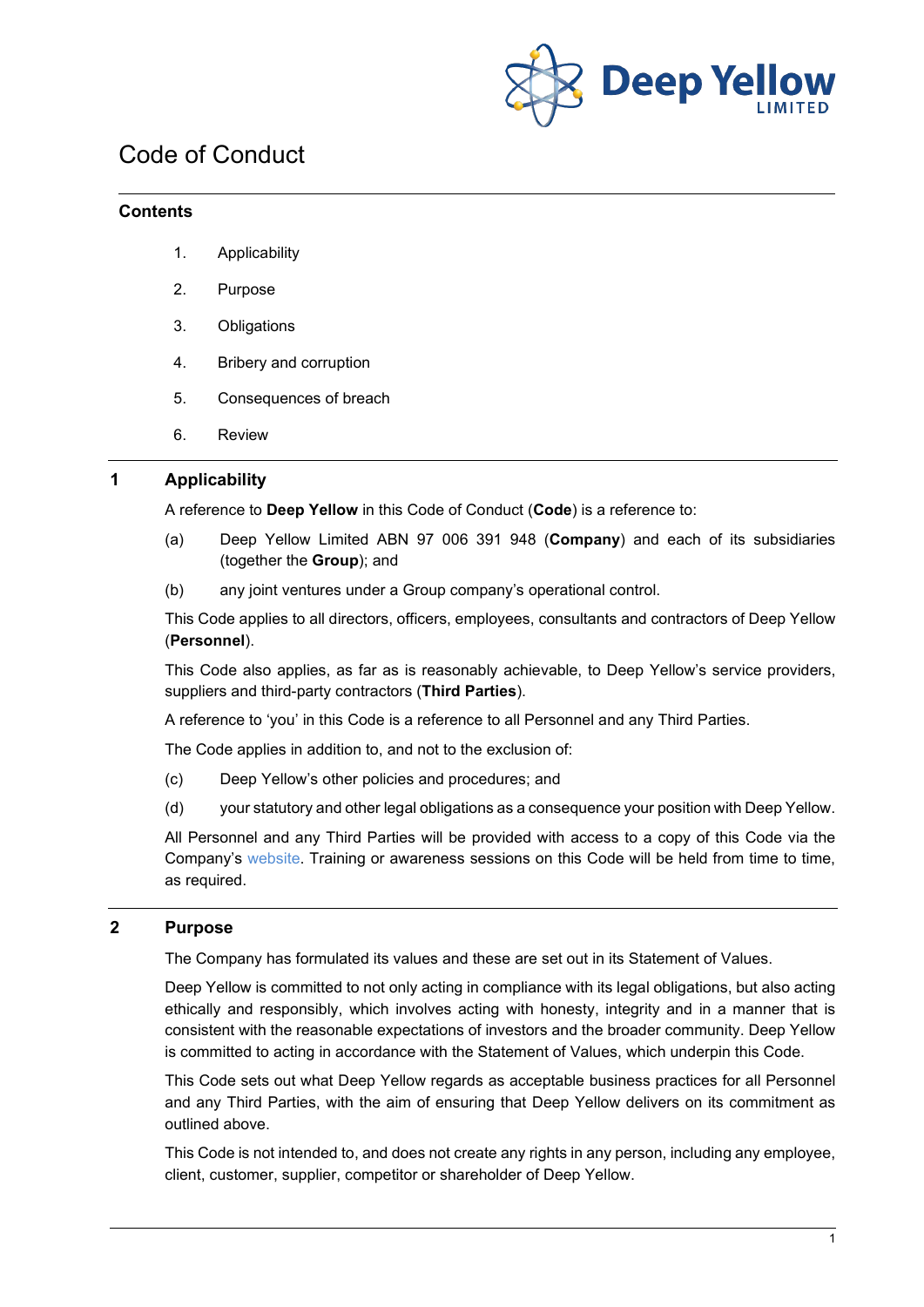## **3 Obligations**

#### **3.1 Act in Deep Yellow's best interests, act honestly and with personal integrity**

You must conduct yourself with integrity, honesty and fairness in all business practices and activities, and should deal with Deep Yellow's employees, service providers, suppliers, contractors, customers, shareholders and competitors accordingly.

You must not take unfair advantage of anyone through conduct such as misuse or abuse of confidential information, misrepresentation or any unfair dealing or deceptive practice. Strive always to enhance Deep Yellow's reputation.

You must act in the Company's best interests and perform your duties with care and diligence, seeking to achieve excellence in your role.

## **3.2 Comply with laws and regulations and do not knowingly participate in any illegal or unethical activity**

Deep Yellow must comply with all legal and regulatory requirements which affect its business wherever it operates.

You must not knowingly participate in any illegal or unethical activity.

You need to be aware of, and comply with, all laws and regulations relating to your work. You are encouraged to:

- (a) understand the laws which affect or relate to Deep Yellow's operations; and
- (b) attend training to maintain your knowledge of the laws and regulations, as well as to increase your awareness of relevant legal and regulatory developments.

Ignorance of the law is not an excuse for non-compliance. If you have a question as to whether a particular law or regulation applies, or how they may be applied or interpreted, please contact the Company Secretary or the Managing Director/Chief Executive Officer (**CEO**).

#### **3.3 Avoid conflicts of interest**

You may have a conflict of interest if, in the course of your role with Deep Yellow, any of your decisions lead to an improper gain or benefit to you or someone associated with you, or your personal interests (or the interests of someone associated with you), or an obligation to someone else, conflict with your obligations to Deep Yellow. This may arise due to outside jobs and affiliations held by you or someone associated with you, shareholdings or other investments in an entity that has a business relationship with Deep Yellow or is a competitor of Deep Yellow.

You must not engage in any activities which conflict, or could be perceived to conflict, with your responsibilities to Deep Yellow or compromise, or could be perceived to compromise, the performance of your role with Deep Yellow. If you have a conflict or potential conflict of interest, you must disclose that interest to your manager or supervisor so that it may be considered and addressed appropriately.

The Company's directors must deal with any conflicts, or potential conflicts, in accordance with the Board Charter, the Company's constitution and the *Corporations Act 2001* (Cth).

#### **3.4 Protect Deep Yellow's assets and maintain financial integrity**

You must use your best efforts to protect Deep Yellow's assets which are under your control to ensure availability for legitimate business purposes and to ensure all corporate opportunities are enjoyed by Deep Yellow.

**Confidential Information** is information that Deep Yellow considers to be confidential and that is not generally available outside Deep Yellow and may include information of third parties to which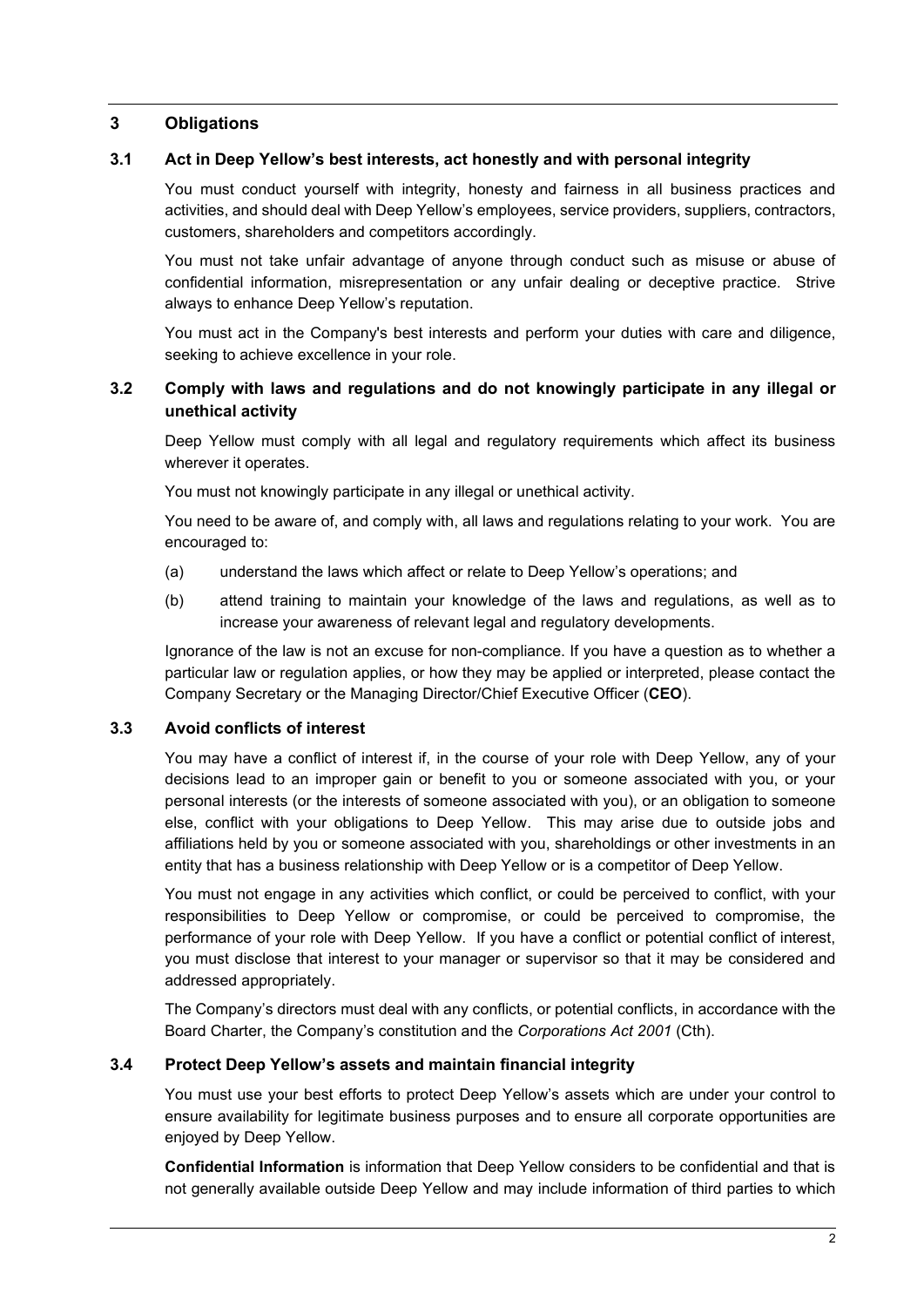Deep Yellow has access. It includes information that Deep Yellow owns, develops, pays to have developed or to which it has an exclusive right.

All Personnel and any Third Parties must ensure that they do not disclose any Confidential Information to any third party or other Personnel member or Third Party who does not have a valid business reason for receiving that information unless:

- (a) permitted or required under relevant laws or regulations; or
- (b) agreed by the person or organisation whose information it is.

If Confidential Information is required to be provided to third parties or other Personnel or Third Parties for valid business purposes, Deep Yellow and its Personnel and Third Parties must:

- (a) take adequate precautions to seek to ensure that the information is only used for those purposes for which it is provided and is not misused or disseminated to Deep Yellow's detriment. Such precautions include obtaining a confidentiality agreement or other undertaking (advice about these measures can be obtained from the Company Secretary or the CEO); and
- (b) take steps to ensure that the information is returned or destroyed when the purpose is complete.

These obligations continue to apply to you after your employment, engagement or other relationship with Deep Yellow ends.

No receipts, payments or transfers of Deep Yellow funds or asset shall be made which are not authorised and properly accounted for in Deep Yellow's books. All Deep Yellow's books and financial records must fully reflect all receipts and expenditures in its financial statements, and must conform to generally accepted accounting principles. If you collect, provide or analyse information for, or otherwise contribute to, the preparation of Deep Yellow financial statements, you should attempt to ensure reports and disclosures are fair, accurate, timely and understandable. You must cooperate fully with the accounting department, independent auditors and legal advisers to ensure that Deep Yellow's system for producing such reports and disclosures functions properly. Attempts to create false or misleading records are forbidden.

## **3.5 Do not take advantage of your position for personal gain**

You must not pursue or take advantage of any business opportunity which arises as a result of your position with Deep Yellow, or your access to Deep Yellow's property or information.

You must ensure that no property or information belonging to Deep Yellow, or opportunity arising from these, are used for personal gain or benefit, or to compete with Deep Yellow.

#### **3.6 Responsibility to employees, the community and the environment**

Deep Yellow is committed to:

- (a) equal employment opportunity and supporting diversity;
- (b) respecting the human rights of its employees;
- (c) a safe work place and maintenance of proper occupational health and safety practices commensurate with the nature of Deep Yellow's business and activities; and
- (d) a workplace free from any kind of discrimination, bullying, harassment or other inappropriate behaviour.

You must understand and follow applicable laws and regulations, Deep Yellow's policies (including the Company's Diversity Policy, Human Rights Policy and Occupational Health and Safety Policy, all of which are available on the Company's [website\)](http://www.deepyellow.com.au/index.html) and any reasonable directions given to you to achieve these matters.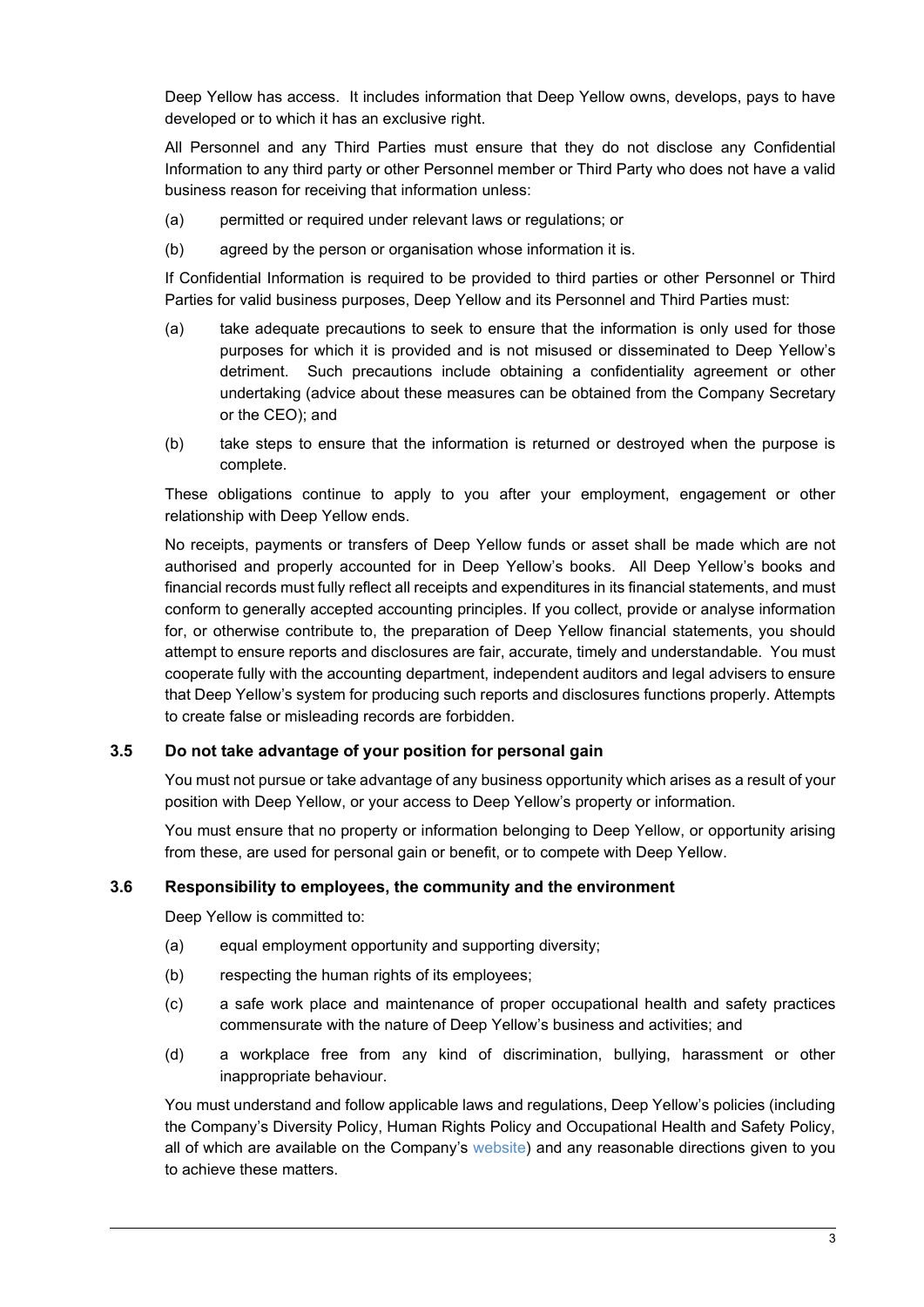Deep Yellow is also committed to managing its activities to reduce adverse effects on the environment, and will recognise, consider and respect environmental issues and other community concerns which arise in relation to Deep Yellow's activities. You are expected to understand and follow applicable laws and regulations, Deep Yellow's policies (including the Company's Environmental Policy and Community Relations Policy, both which are available on the Company's [website\)](http://www.deepyellow.com.au/index.html) and any reasonable directions given to you in relation to these matters.

## **3.7 Responsibilities in foreign jurisdictions**

If you travel or live outside of Australia as part of your employment or engagement with Deep Yellow, you are seen as a representative of Deep Yellow, not only in the performance of your employment or engagement with Deep Yellow, but also in how you conduct yourself as a private individual. If you are working in locations outside Australia, you must act at all times in a way which upholds the good reputation of Deep Yellow.

You must respect the laws of the country you are visiting or in which you are living as part of your employment or engagement with Deep Yellow, and must comply with all relevant local laws and regulations. You must comply with all directions given by Deep Yellow and/or its representatives in relation to compliance with local laws and regulations.

You need to be culturally sensitive to the people of the country in which you are working and/or living, and you need to be aware of local customs, including those relating to personal behaviour. You must familiarise yourself with local customs and determine whether aspects of your behaviour need to be modified so as to comply with the requirement of cultural sensitivity.

You must not engage in behaviour at any time which is likely to:

- (a) adversely affect your ability to perform your duties;
- (b) adversely affect the ability of Deep Yellow to achieve its objectives; or
- (c) bring Deep Yellow into disrepute.

In particular, you should be aware that practices relating to and attitudes towards sexual behaviour and use of alcohol and other substances are often areas of cultural difference and can be highly sensitive. You must be particularly conscious of and sensitive to appropriate personal behaviour in respect of these matters in the local context.

## **4 Bribery and corruption**

#### **4.1 General**

Deep Yellow prohibits bribery and corruption, in any form, whether direct or indirect, whether in the private or the public sector in any place that Deep Yellow operates.

Most countries, including Australia, have specific laws prohibiting any person or company from offering a bribe to a private individual or government official, and prohibiting private individuals and government officials from soliciting and receiving a bribe. There are potentially serious consequences, including imprisonment and fines, for contravention of anti-bribery and corruption laws.

You must not offer, promise or give to anyone a gift, bribe, inducement, favour, payment or benefit of any kind (which can be non-monetary or intangible) in the expectation of influencing a person in order to obtain or retain business, or a business advantage for Deep Yellow or anyone associated with Deep Yellow, or so that Deep Yellow receives preferred treatment. It is irrelevant that the benefit is considered customary or perceived to be customary or tolerated. You also must not solicit or accept bribes or inducements in any form.

From time to time you may receive gifts or hospitality in connection with or arising from your role with the Company (**Gift**). You must not give, seek or accept any Gift which goes beyond common courtesies associated with general commercial practice. You must wherever possible declare any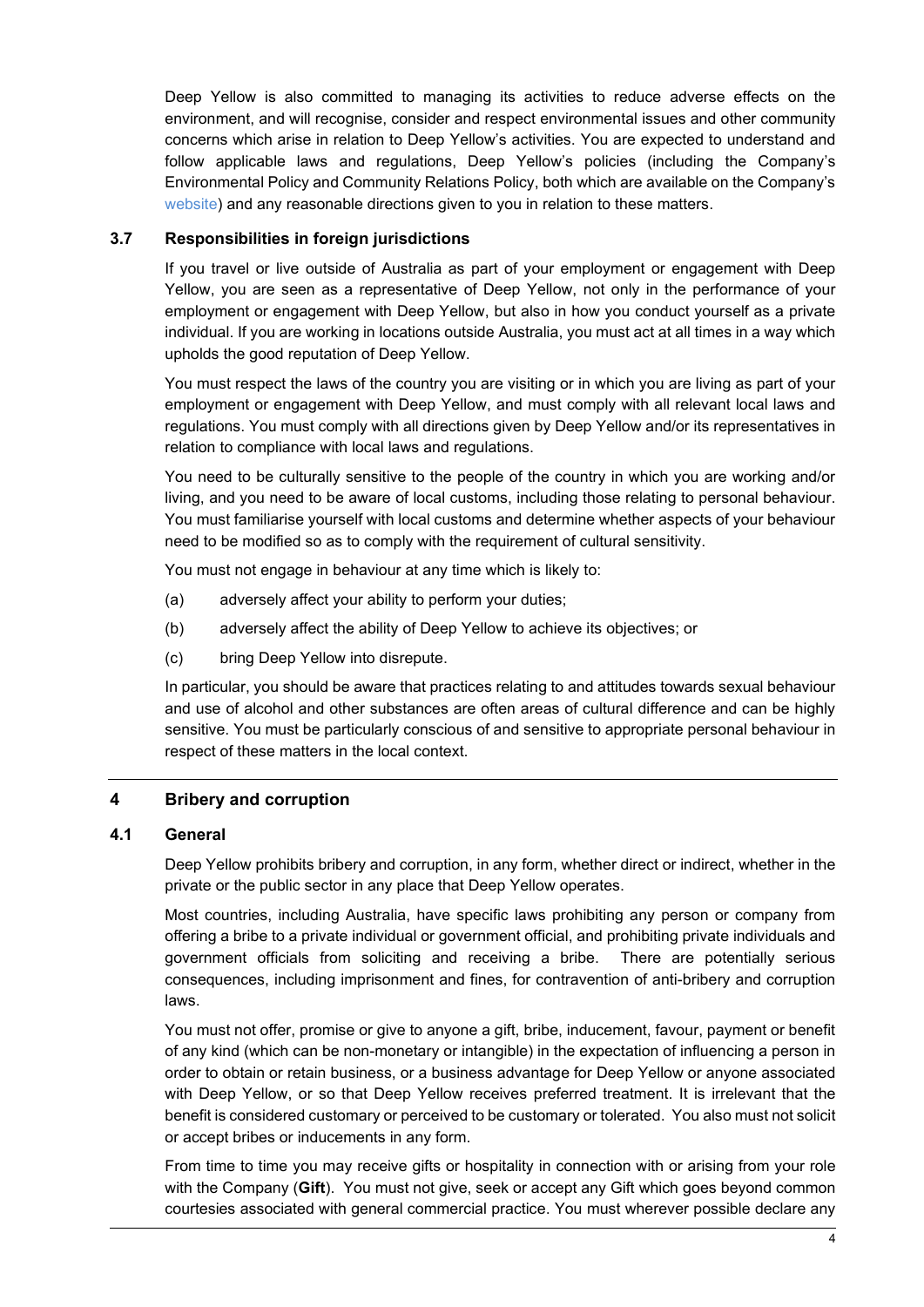Gift prior to receipt. If it is impractical or impossible to do so, you must disclose the Gift to the Company Secretary as soon as practicable after its receipt. You must refuse or return (as the case may be) the Gift if directed to do so by the Chairman.

## **4.2 Foreign bribery and corruption**

It is a criminal offence to bribe a foreign public official under the *Criminal Code Act 1995* (Cth) (**Criminal Code**). Australian companies or individuals that bribe a foreign public official can be prosecuted under Australian law and the laws of foreign countries. There are potentially serious consequences for breaching the Criminal Code, including fines and imprisonment. The high penalties for foreign bribery reflect the seriousness of bribery and its consequences. In addition to criminal penalties, any benefits obtained by foreign bribery can be forfeited to the Australian Government under the *Proceeds of Crime Act 2002* (Cth).

The offence of bribing a foreign public official has a number of elements, all of which must be present for the offence to be committed. A person is guilty of an offence if:

- (a) the person provides a benefit to another person or offers or promises to provide a benefit to another person or causes a benefit to be provided, offered or promised to another; and
- (b) the benefit is not legitimately due to the other person; and
- (c) the conduct described in paragraph (a) was carried out with the intention of influencing a foreign public official (who may or may not be the other person) in the exercise of the official's duties as a foreign public official in order to obtain or retain business or obtain or retain a business advantage which is not legitimately due.

A benefit can be non-monetary or intangible inducement offered directly to the foreign public official. It also includes benefits provided or offered by an agent. It is not relevant that the benefit is considered customary or perceived to be customary or tolerated.

Deep Yellow does not permit or condone the making of payments (including payments in kind such as gifts, favours, etc.) to influence individuals to award business opportunities to the Company or to make business decisions in Deep Yellow favour. You must not give or offer to anyone a gift, bribe, inducement, favour or payment of any kind in expectation of preferred treatment of Deep Yellow, its employees or anyone associated with Deep Yellow.

In some countries in which Deep Yellow operates, you may be asked to make small payments to low-level public officials or government employees, which are sometimes called facilitation payments. These payments are sought to expedite or bring about routine services or actions by those individuals. Deep Yellow does not support making these payments as a matter of policy, and expects you to make every effort to avoid them.

Where a payment of this kind cannot be resisted the payment must, at a minimum, be approved by your supervisor and be accounted for clearly and accurately. A record must be kept detailing the value of the benefit, the date on which the conduct occurred, the identity of the foreign public official and particulars of the routine government action that was sought to be expedited or secured.

In addition, Deep Yellow must maintain an accurate and auditable record of all financial transactions in accordance with generally accepted accounting principles. This includes maintaining appropriate records of all gifts, entertainment and payments to government officials, employees and others. Entries should not distort or disguise the true nature of any transaction.

This Code does not prohibit any payments, including facilitation payments, where these payments are made in accordance with the Criminal Code and this Code.

You are referred to the Company's Anti-bribery and Corruption Policy for Deep Yellow's full policy regarding bribery and corruption.